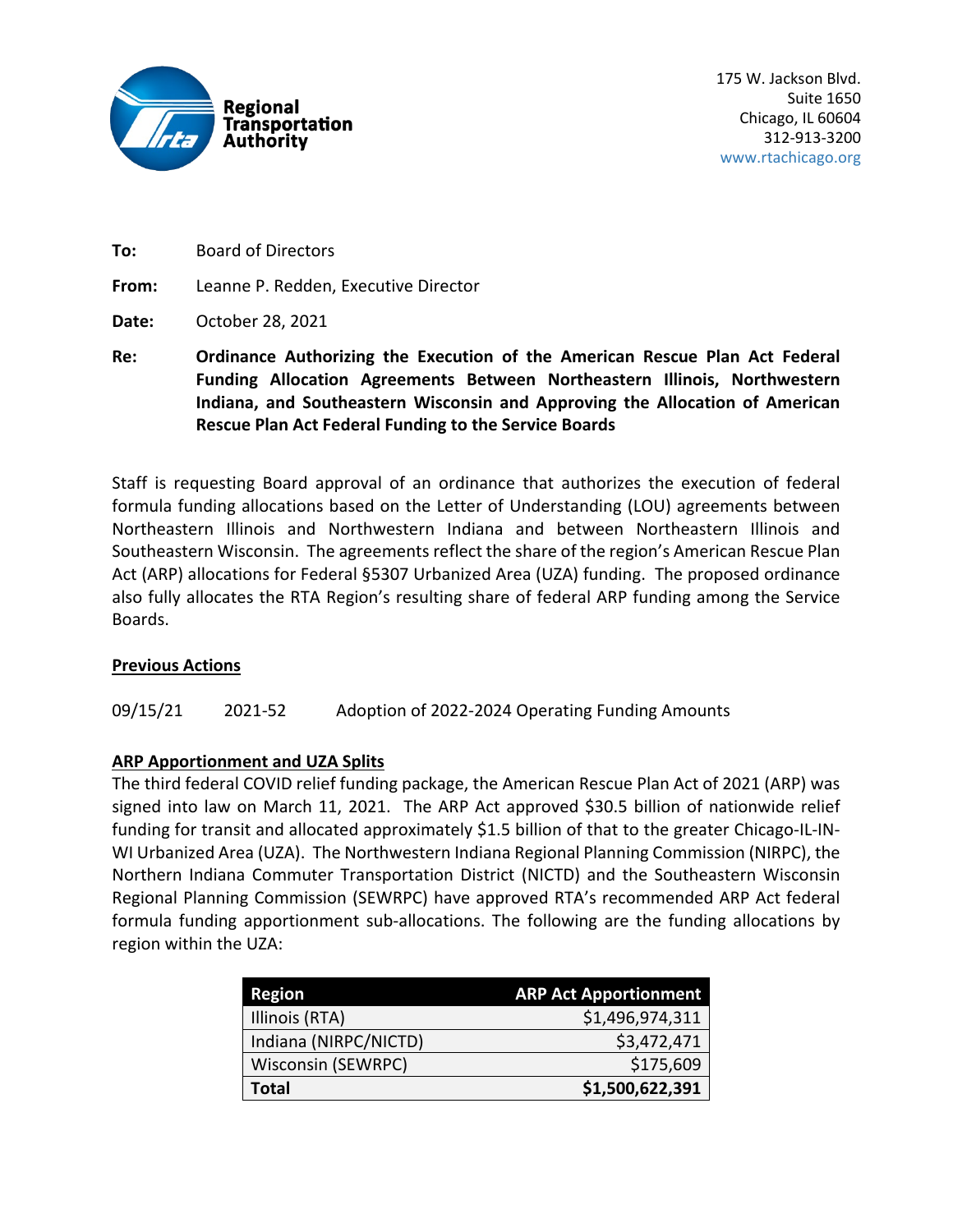As required by federal guidelines, the Chicago Metropolitan Agency for Planning's (CMAP) Transportation Committee and MPO Policy Committee will also endorse the recommended allocations following RTA Board approval, and RTA staff will subsequently provide written notification to the Federal Transit Administration (FTA) of the allocated capital federal funding to all recipients in the region. The proposed ordinance approves the ARP Act Federal Apportionments, including two LOUs that specify the allocation of federal ARP Act funds by region within the Chicago, IL-IN and Round Lake Beach-McHenry-Grayslake, IL-WI UZAs.

## **Service Board ARP Allocation Considerations**

With the UZA splits determined, RTA staff focused on our region's portion of this emergency relief funding. Previously, we had stated that we would only initially allocate enough funding to fill budget holes for FY 2022 as part of the annual budgeting process while reserving the majority of ARP funding for a longer-term discussion allowing for financial flexibility in future budget years.

However, in September the FTA put out a Notice of Funding Opportunity (NOFO) for a \$2.2 billion discretionary grant program within ARP meant to provide additional relief funding for transit agencies. As part of that NOFO, the FTA outlined an application process that requires that an applicant demonstrate how much total federal relief funding it has access to by documenting how much funding has been allocated to the agency from the total available to the UZA. If an agency's application does not include a CRSSAA and ARP FTA split letter documenting the suballocation within the UZA, the FTA will assume that the agency has access to the totality of the federal relief funding when applying, which would likely hinder its competitiveness for the funding. Applications for the \$2.2 billion discretionary program are due on November 8, 2021.

To meet that deadline, an additional RTA Board meeting has been scheduled for November 3 to approve the UZA splits and consider the recommended ARP allocations to the Service Boards. Despite the increased urgency, RTA staff's recommendation for allocating ARP to CTA, Metra, and Pace adheres to our previously stated principles of funding near-term need while also maximizing the longevity of relief funding for the region in the face of an ongoing and uncertain recovery. Since sales tax and PTF performance has more than fully recovered and is expected to strongly support upcoming Service Board budgets, the allocation approach instead focused on the ongoing impact of the pandemic on fare revenue.

## **Recommended ARP Allocations**

The Service Boards' proposed operating budgets were submitted on time to RTA staff on Friday, October 15, and released to the public by October 22, identifying three-year operating funding needs above and beyond previously allocated relief funding. Although not yet fully vetted by the RTA staff or Board, the proposed budgets will guide the first step of the ARP allocation, which will fund stated Service Board needs for the 2022 budget year only. Due to the uncertainty of projected expense levels beyond 2022, staff recommends fully allocating the remaining balance of the ARP funding based on fare revenue loss, rather than planned expense levels.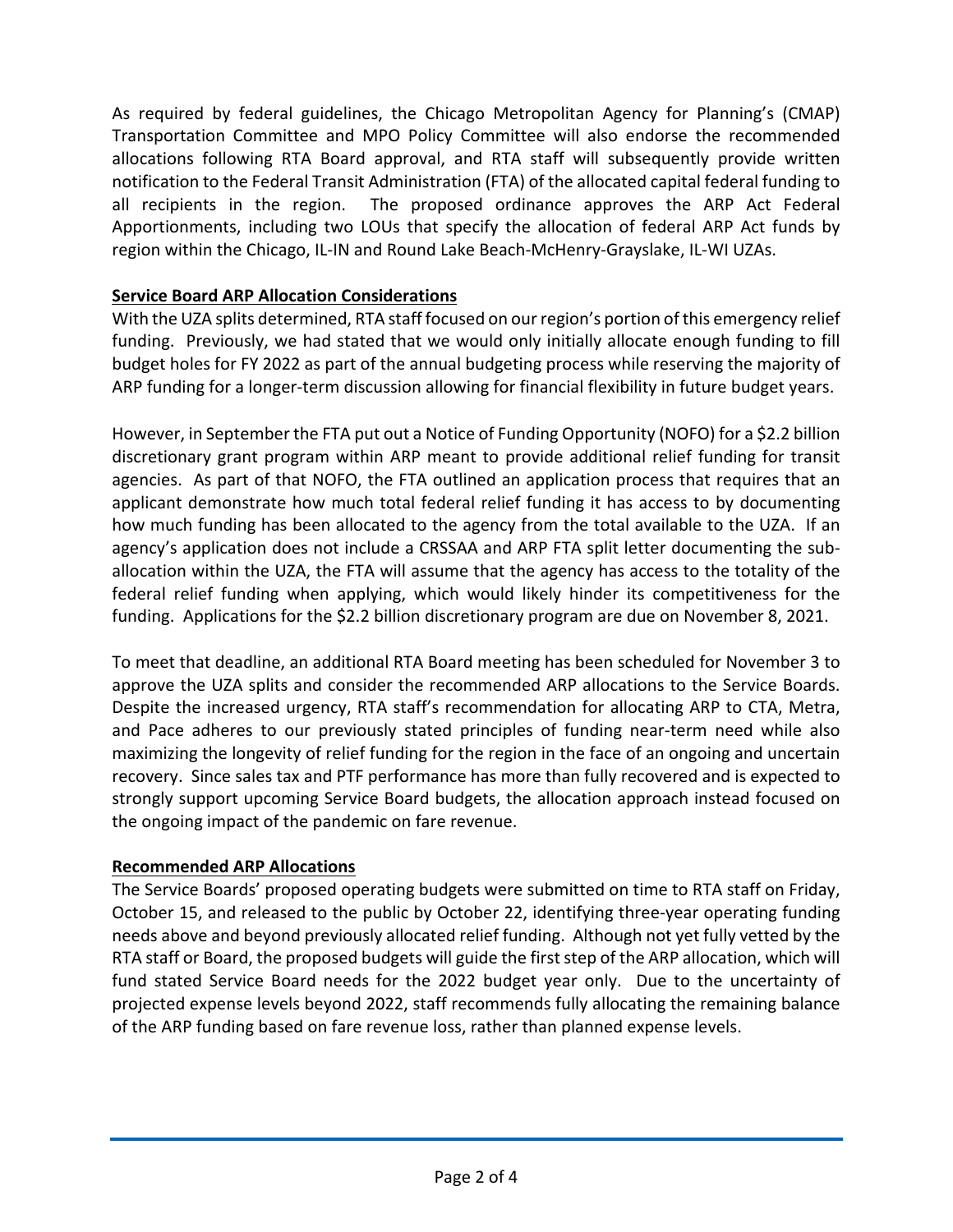Specifically, staff used a 3-step approach for allocating the Region's \$1.497 billion ARP funding apportionment. Step 1 allocated \$249.0 million to fully address projected CTA and Metra 2022 budget shortfalls. Due to the continuing availability of previously allocated relief funding, Pace's proposed budget contains no 2022 shortfall. In Steps 2 and 3, allocations were made to each Service Board to address ongoing fare revenue losses in 2023 and 2024, and by extension, into 2025. To measure those losses, a consistent benchmark was established for each Service Board, using fare revenue levels from the pre-COVID 2022 Plan, adopted as part of the original 2020 Budget in December 2019: \$607.2 million for CTA, \$398.0 million for Metra, and \$39.0 million for Pace. Projected fare revenue losses were then measured for 2023 through 2025 by comparing the fare revenue levels for those years in the current proposed Service Board budgets against the established benchmarks. The fare revenue levels for 2025 were assumed to be the same as for 2024.

After meeting the 2022 budget shortfalls in step 1, enough ARP funding remained to fully fund the \$930 million of projected CTA, Metra, and Pace fare revenue losses for 2023 and 2024 in step 2. Following that allocation, \$318 million of ARP funding remained, enough to proportionately fund about 78% of the projected 2025 fare revenue loss in step 3, fully exhausting the Region's ARP apportionment. That 2025 fare revenue replacement level suggests that Service Board fare revenue is being made whole 78% of the way into 2025, or early in the fourth quarter. The 3 step allocation is shown with more detail in the table below.

| RTA Region Apportionment (after UZA split): \$1,497.0               | <b>CTA</b> | <b>Metra</b> | Pace   | <b>Total</b> |
|---------------------------------------------------------------------|------------|--------------|--------|--------------|
| Step 1: Fully Fund 2022 Budget Shortfalls <sup>1</sup>              | \$156.2    | \$92.8       |        | \$249.0      |
| Step 2: Fully Fund 2023-2024 Fare Revenue Losses <sup>2</sup>       | \$537.7    | \$347.7      | \$44.6 | \$930.0      |
| Step 3: Partially Fund (78% of) 2025 Fare Revenue Loss <sup>2</sup> | \$197.5    | \$103.1      | \$17.3 | \$318.0      |
| <b>Proposed ARP Allocations</b>                                     | \$891.4    | \$543.6      | \$62.0 | \$1,497.0    |

## **American Rescue Plan (ARP) Funding Allocations (in millions)**

<sup>1</sup> Stated need in proposed 2022 operating budgets, above and beyond existing funding

<sup>2</sup> As determined by projected Service Board losses from pre-COVID fare revenue benchmarks

In summary, after fully addressing any projected 2022 budget shortfalls, the RTA's recommended ARP allocation recognizes that Service Board expense levels beyond 2022 are uncertain, and instead effectively makes each Service Board's fare revenue whole to a common point in time, leveling the revenue playing field respectively well into 2025. Once approved, the Service Boards will be fully responsible for managing their ARP allocations and operating expense levels to optimize the longevity of the total available relief funding as the recovery continues.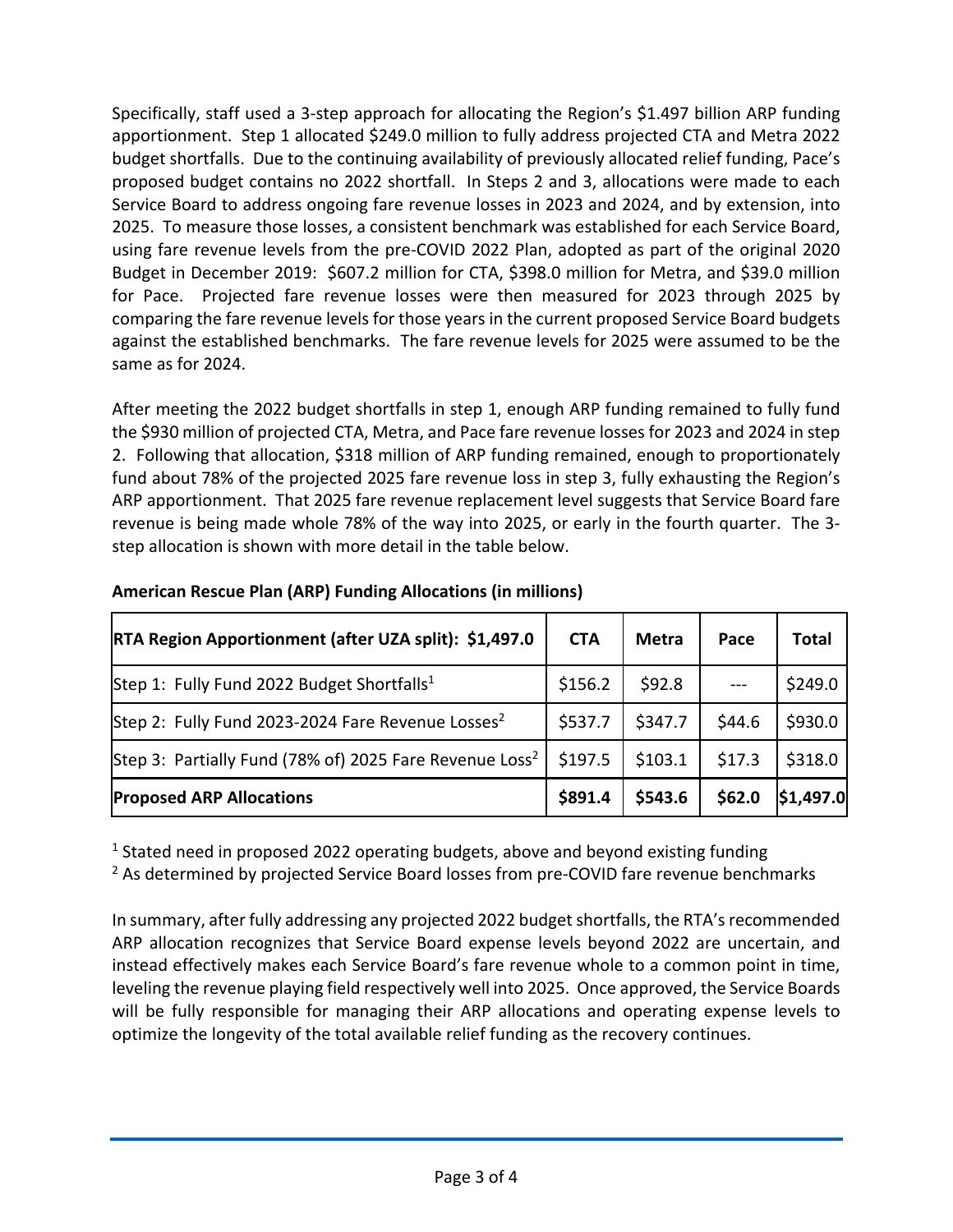ARP funding grants have an FTA expenditure date of December 31, 2029. If any Service Board has not fully expended its approved ARP grant by the close of RTA fiscal year 2027, the ordinance requires that the Service Board revise its ARP grant to forfeit remaining ARP funds for reallocation by the RTA Board. This provision is intended to ensure that all the region's federal relief funding is expended before the grants expire.

When combined with the two previous federal relief packages, the proposed ARP allocations result in an overall split of total relief funding of \$2.070 billion for CTA, \$1.106 billion for Metra, and \$196.2 million for Pace, with total percentage shares as shown in the following table. Totals exclude \$28.8 million of CARES Act funding allocated to the RTA Agency and \$20.0 million of CRRSAA funding allocated to ADA Paratransit.

|                                                     | <b>CTA</b>       | <b>Metra</b>     | Pace            | <b>Total</b> |
|-----------------------------------------------------|------------------|------------------|-----------------|--------------|
| CARES Act <sup>1</sup>                              | \$817.5<br>(58%) | \$479.2<br>(34%) | \$112.8<br>(8%) | \$1,409.5    |
| CRRSAA <sup>1</sup>                                 | \$361.3<br>(77%) | \$83.4<br>(18%)  | \$21.4<br>(5%)  | \$466.2      |
| ARP Act (proposed)                                  | \$891.4<br>(60%) | \$543.6<br>(36%) | \$62.0<br>(4%)  | \$1,497.0    |
| <b>Total Combined Relief Allocations</b>            | \$2,070.2        | \$1,106.3        | \$196.2         | \$3,372.6    |
| Share of All 3 Federal Relief Packages <sup>1</sup> | 61.4%            | 32.8%            | 5.8%            | 100.0%       |

## **Combined CARES, CRRSAA, and ARP Funding Allocations (in millions)**

<sup>1</sup> To facilitate comparison, excludes RTA Agency and ADA Paratransit allocations of CARES Act and CRRSSA funding, respectively.

# **Requested Action and Next Steps**

The Board is requested to adopt the attached ordinance which approves the LOUs with Northwestern Indiana and Southeastern Wisconsin and fully allocates the RTA Region's ARP apportionment among the Service Boards. After the allocations are adopted, the Service Boards will in turn apply for FTA ARP operating grants in the approved amounts and may also apply to the FTA for a portion of the \$2.2 billion of additional ARP funding made available by the FTA's September NOFO, if eligible.

Prepared by: Finance, Innovation, and Technology; Capital Programming and Planning

LPR/JL/BRH/WDL/DKA/TJ **Attachments**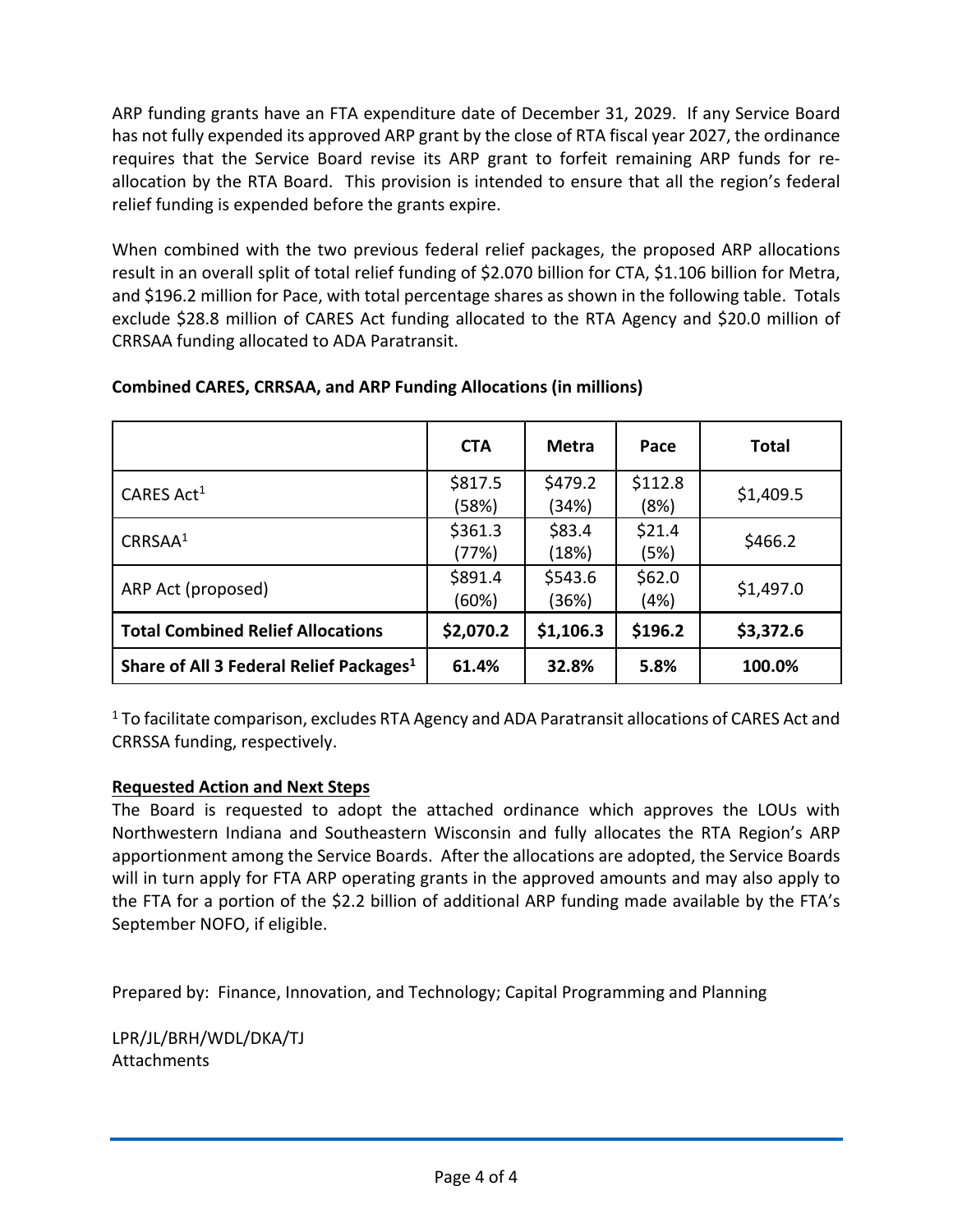

### **ORDINANCE NO**. **2021-**

## **ORDINANCE AUTHORIZING THE EXECUTION OF THE AMERICAN RESCUE PLAN ACT FEDERAL FUNDING ALLOCATION AGREEMENTS BETWEEN NORTHEASTERN ILLINOIS, NORTHWESTERN INDIANA, AND SOUTHEASTERN WISCONSIN AND APPROVING THE ALLOCATION OF AMERICAN RESCUE PLAN ACT FEDERAL FUNDING TO THE SERVICE BOARDS**

**WHEREAS,** the federal American Rescue Plan ("ARP") Act of 2021 was enacted on March 11, 2021, providing approximately \$30.5 billion of relief funding for transit systems nationwide;

**WHEREAS,** the Regional Transportation Authority (the "Authority") will receive funds made available from the Federal Transit Administration (the "FTA") under Section §5307 funds based on the ARP Act;

**WHEREAS,** the total funds made available to the Chicago, Illinois / Northwestern Indiana / Southeastern Wisconsin urbanized areas for ARP Act funding are allocated by agreements between the Authority and the Northwestern Indiana Regional Planning Commission (NIRPC) and the Northern Indiana Commuter Transportation District (NICTD), as well as between the Authority and the Southeastern Wisconsin Regional Planning Commission (SEWRPC);

**WHEREAS,** the agreements regarding the allocation of the funds appropriated pursuant to the ARP Act are set forth in Letters of Understanding between the Authority and each of NIRPC, NICTD, and SEWRPC;

**WHEREAS,** it is in the best interest of the Authority to execute the Letters of Understanding to facilitate expeditious allocation of the ARP Act funding;

**WHEREAS**, the FTA issued a Notice of Funding Opportunity ("NOFO") on September 7, 2021, making available an additional \$2.2 billion of ARP funds nationwide, subject to certain eligibility criteria, and soliciting project proposals for the competitive distribution of such funds, to be submitted by November 8, 2021;

**WHEREAS**, RTA Ordinance 2021-52 adopted the 2022-2024 operating funding and 2022- 2026 capital funding estimates for CTA, Metra, Pace (the "Service Boards") and the Authority on September 15, 2021;

**WHEREAS**, the Service Boards submitted their proposed 2022 operating budgets, 2023- 2024 financial plans, and 2022-2026 capital programs to the Authority on October 15, 2021, and the proposed 2022 operating budgets included non-specific budget balancing actions that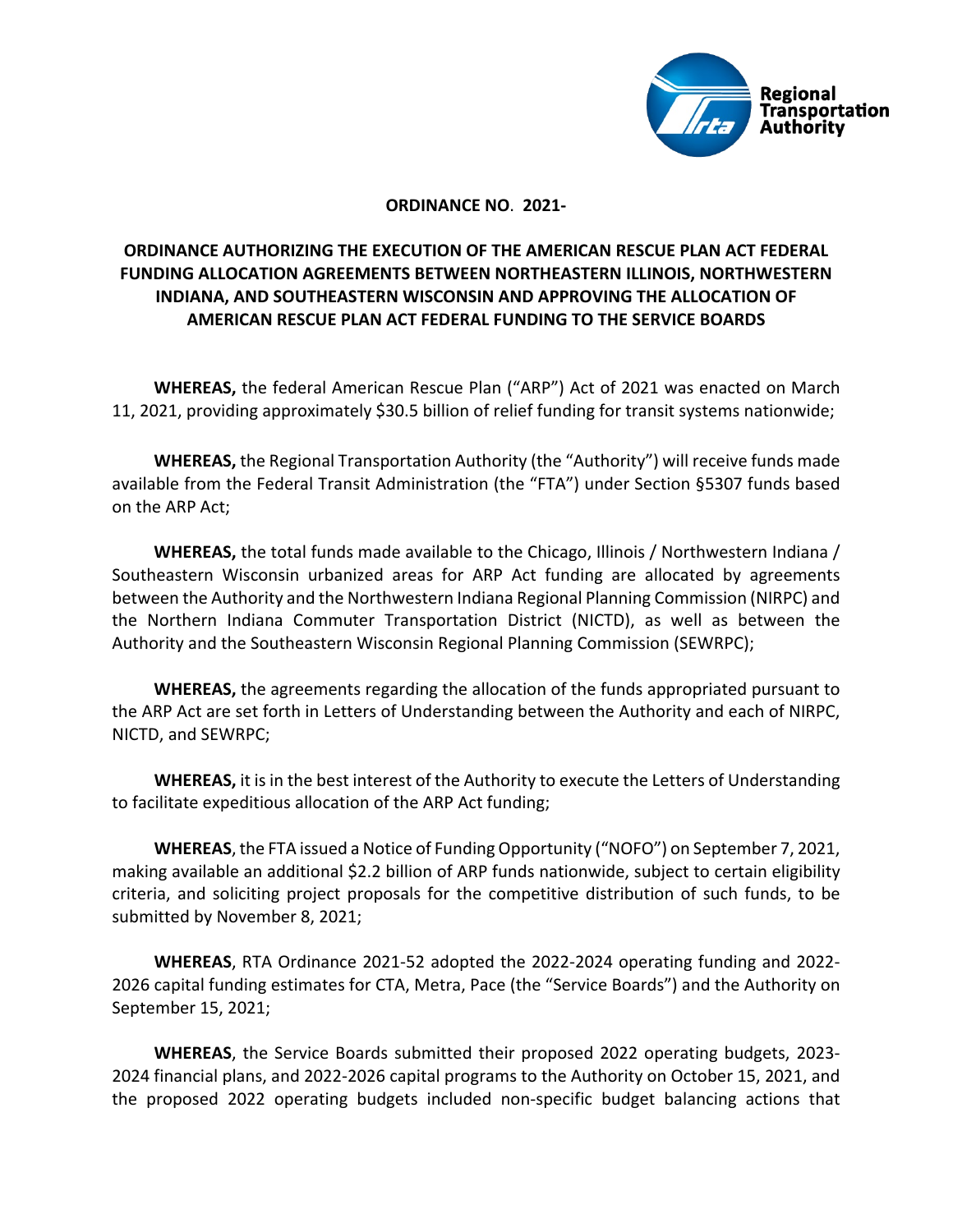represent the need for additional federal relief funding above and beyond previously allocated funding; and

**WHEREAS**, considerable uncertainty remains in the status of the ongoing ridership recovery, and as a result federal relief funding should be allocated to both address stated 2022 budget shortfalls and provide fare revenue replacement equitably among the Service Boards for the longest possible duration.

## **NOW, THEREFORE, BE IT ORDAINED BY THE BOARD OF DIRECTORS OF THE REGIONAL TRANSPORTATION AUTHORITY that:**

- 1) The Board of Directors of the Authority hereby authorizes and approves the execution of the attached Letters of Understanding for ARP Act funding.
- 2) The Executive Director of the Authority is hereby authorized and directed on behalf of the Authority to execute and deliver the Letters of Understanding.
- 3) The \$1,496,974,311 regional apportionment of federal ARP Act funding shall be allocated among the Service Boards as follows: CTA \$891,399,380; Metra \$543,611,857; Pace Suburban Service \$61,963,074.
- 4) The Service Boards are hereby directed to submit ARP Act grant applications with the FTA in the amounts specified above. In the event that a Service Board has not drawn down the full amount of its FTA ARP Act grant by the close of RTA fiscal year 2027, that Service Board will be required to revise its grant application with the FTA to release all remaining ARP Act funds for re-allocation to the other Service Boards, provided that they have exhausted their ARP funding, subject to the approval of the RTA Board.
- 5) Nothing in this Ordinance is intended to or shall have the effect of waiving any discretion the RTA may have under law to subject to review the determinations made in this Ordinance, including, but not limited to, allocation of operating funds among the Service Boards.
- 6) All provisions of previously adopted ordinances and resolutions not expressly amended or repealed by this amendatory ordinance remain in full force and effect.
- 7) The Executive Director of the Authority is hereby authorized and directed to take such other actions as the Executive Director deems necessary or appropriate to implement, administer and enforce this ordinance and said Letters of Understanding.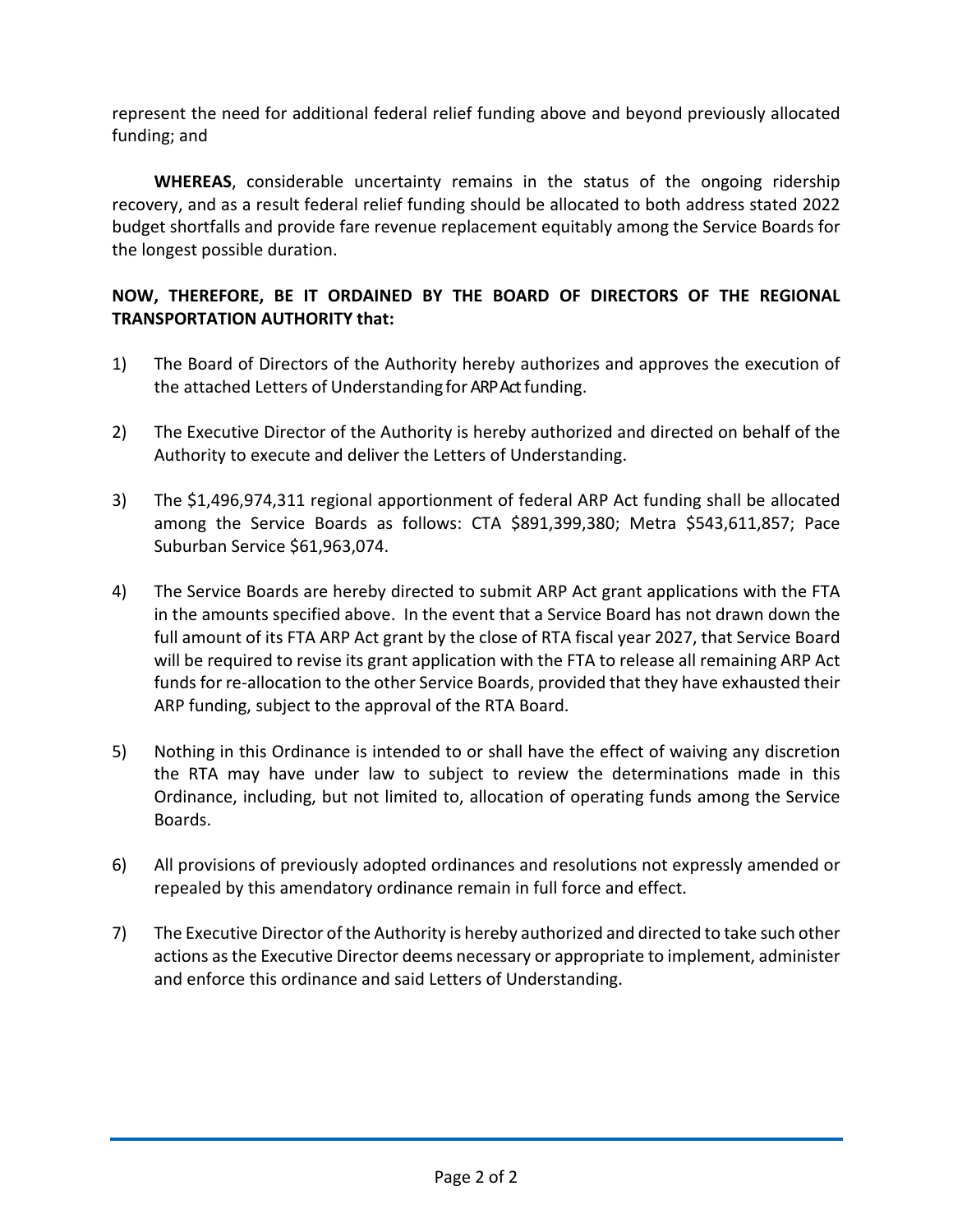### **FTA SECTION 5307 – AMERICAN RESCUE PLAN ACT**

#### **LETTER OF UNDERSTANDING**

#### **between**

### **REGIONAL TRANSPORTATION AUTHORITY,**

### **NORTHWESTERN INDIANA REGIONAL PLANNING COMMISSION**

**and** 

### **NORTHERN INDIANA COMMUTER TRANSPORTATION DISTRICT**

This Letter of Understanding is an agreement between the Regional Transportation Authority (RTA), Northwestern Indiana Regional Planning Commission (NIRPC) and the Northern Indiana Commuter Transportation District (NICTD) on behalf of the Designated Recipients and public transit operators within their respective geographic areas. It is intended to define the basic terms by which funds made available from the Federal Transit Administration (FTA), an agency of the United States Department of Transportation, pursuant to Section 5307 of Title 49, United States Code, Chapter 53, as amended, are to be divided within the Chicago, Illinois/ Indiana urbanized area (UZA). Specifically, this Letter of Understanding pertains to funds allocated pursuant to the American Rescue Plan Act (ARPA, Public Law 117-2, enacted March 11, 2021).

The method for determining the division of funds apportioned to the Chicago, Illinois/ Indiana urbanized area (UZA) is based on FTA Table 2: ARPA Section 5307 Urbanized Area Apportionments published by the Federal Transit Administration on April 13, 2021.

The terms of this Letter of Understanding (LOU) are as follows:

- I. The parties agree, of the **\$1,495,628,027** apportionment currently available under American Rescue Plan Act (ARPA) to the Chicago, Illinois/Indiana Urbanized Area (UZA), published on April 13, 2021, **1,492,155,555.96** is the amount suballocated to Northeastern Illinois, and **\$3,472,471** is suballocated to Northern Indiana.
- II. After NIRPC and the RTA have calculated and verified their respective shares of the total Section 5307 apportionment, the RTA will execute the LOU. Upon execution of the LOU, a copy of the executed LOU indicating the final allocation between Northwestern Indiana and Northeastern Illinois will be forwarded to the FTA Regional Administrator.
- III. This Letter of Understanding is valid for funds used in accordance with all purposes specifically permitted by ARPA, including those expended to prevent, prepare for,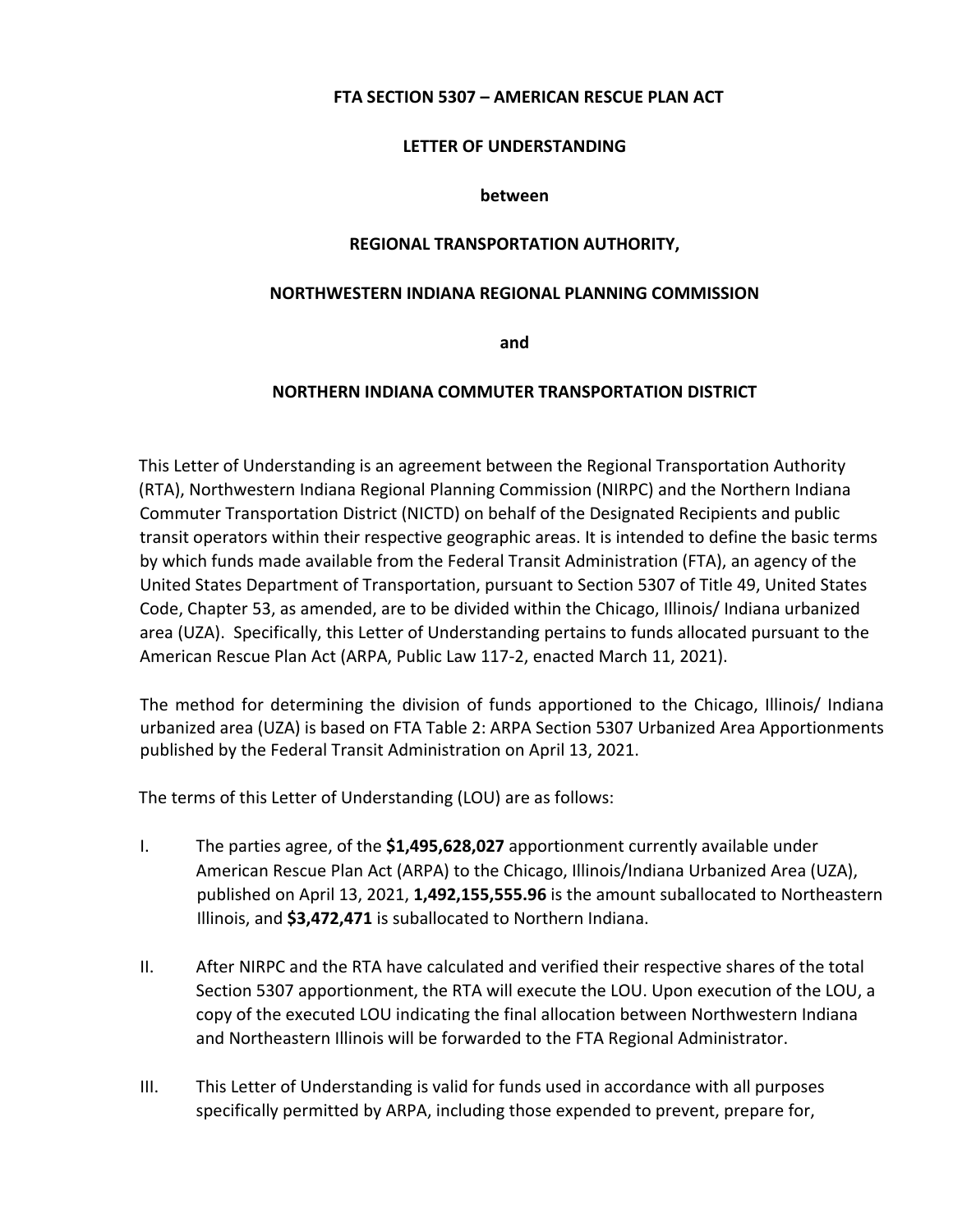and respond to the Corona Virus Disease-19 public health emergency since January 20, 2020.

# **REGIONAL TRANSPORTATION AUTHORITY**

| By: |                                                      |
|-----|------------------------------------------------------|
|     | Name and Title: Leanne P. Redden, Executive Director |
|     |                                                      |
|     | NORTHWESTERN INDIANA REGIONAL PLANNING COMMISSION    |
|     |                                                      |
|     | Name and Title: Tyson Warner, Executive Director     |
|     |                                                      |
|     | NORTHERN INDIANA COMMUTER TRANSPORTATION DISTRICT    |
|     |                                                      |
|     | Name and Title: Michael Noland, General Manager      |
|     |                                                      |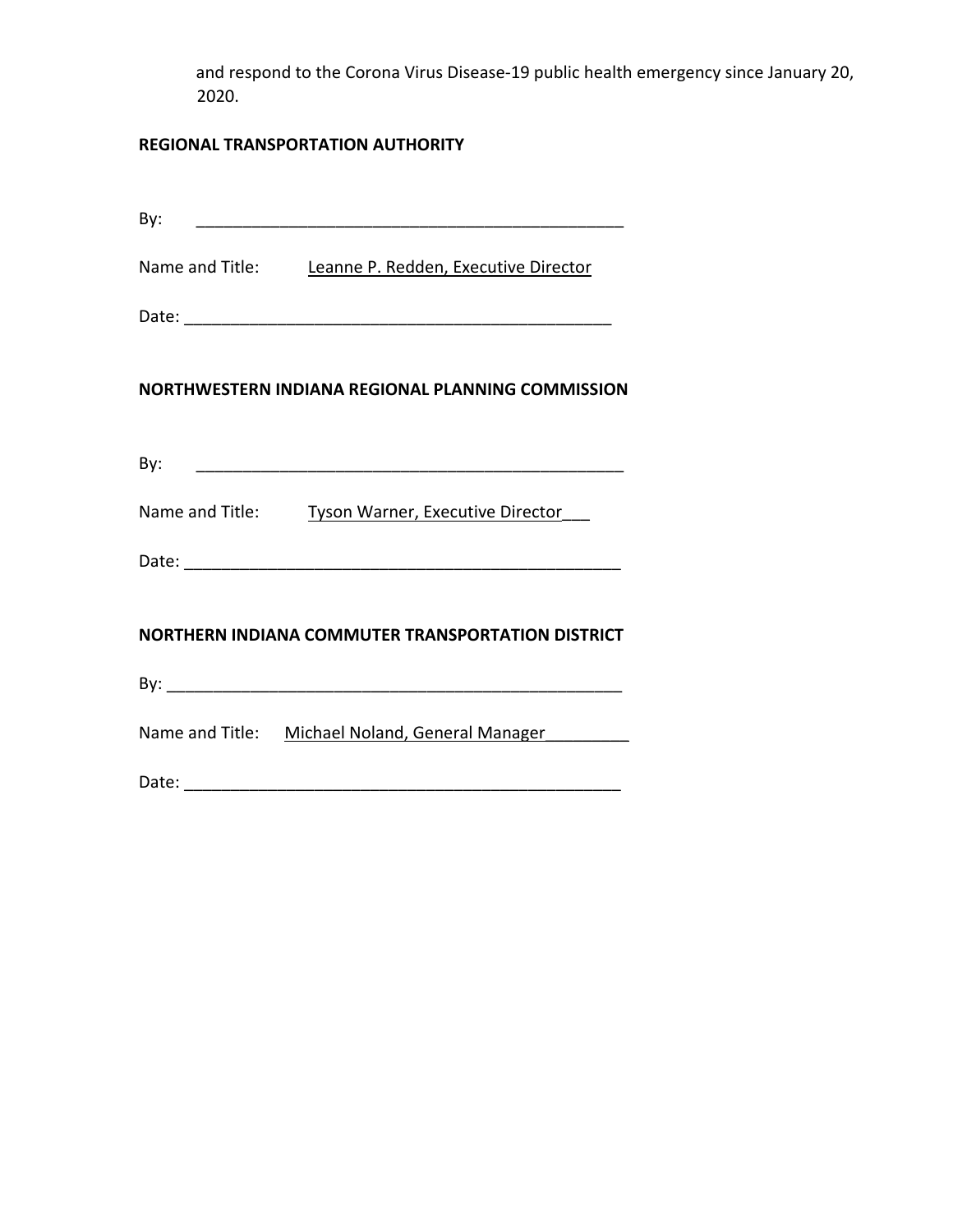### **FTA SECTION 5307 – AMERICAN RESCUE PLAN ACT**

### **LETTER OF UNDERSTANDING**

#### **between**

#### **REGIONAL TRANSPORTATION AUTHORITY,**

**and**

#### **SOUTHEASTERN WISCONSIN REGIONAL PLANNING COMMISSION**

This Letter of Understanding is an agreement between the Regional Transportation Authority (RTA), and the Southeastern Wisconsin Regional Planning Commission (SEWRPC) on behalf of the Designated Recipients and public transit operators within their respective geographic areas. It is intended to define the basic terms by which funds made available from the Federal Transit Administration (FTA), an agency of the United States Department of Transportation, pursuant to Section 5307 of Title 49, United States Code, Chapter 53, as amended, are to be divided within the Round Lake Beach/McHenry/Grayslake, Illinois/Wisconsin urbanized area (UZA). Specifically, this Letter of Understanding pertains to funds allocated pursuant to the American Rescue Plan Act (ARPA, Public Law 117‐2, enacted March 11, 2021).

The method for determining the division of funds apportioned to the Round Lake Beach/McHenry/Grayslake, Illinois/Wisconsin urbanized area (UZA) is based directly from the tables published by the Federal Transit Administration on April 13, 2021.

The terms of this Letter of Understanding (LOU) are as follows:

- I. The parties agree, of the **\$4,994,364** apportionment currently available under American Rescue Plan Act (ARPA) to the Round Lake Beach/McHenry/Grayslake, Illinois/Wisconsin, published on April 13, 2021, **\$175,609** is the amount suballocated to Southeastern Wisconsin and **\$4,818,755** is the amount sub‐allocated to Northeastern Illinois.
- II. After SEWRPC and the RTA have calculated and verified their respective shares of the total Section 5307 apportionment, the RTA will execute the LOU. Upon execution of the LOU, a copy of the executed LOU indicating the final allocation between Southeastern Wisconsin and Northeastern Illinois will be forwarded to the FTA Regional Administrator.
- III. This Letter of Understanding is valid for funds used in accordance with all purposes specifically permitted by ARPA, including those expended to prevent, prepare for, and respond to the Corona Virus Disease‐19 public health emergency since January 20, 2020.